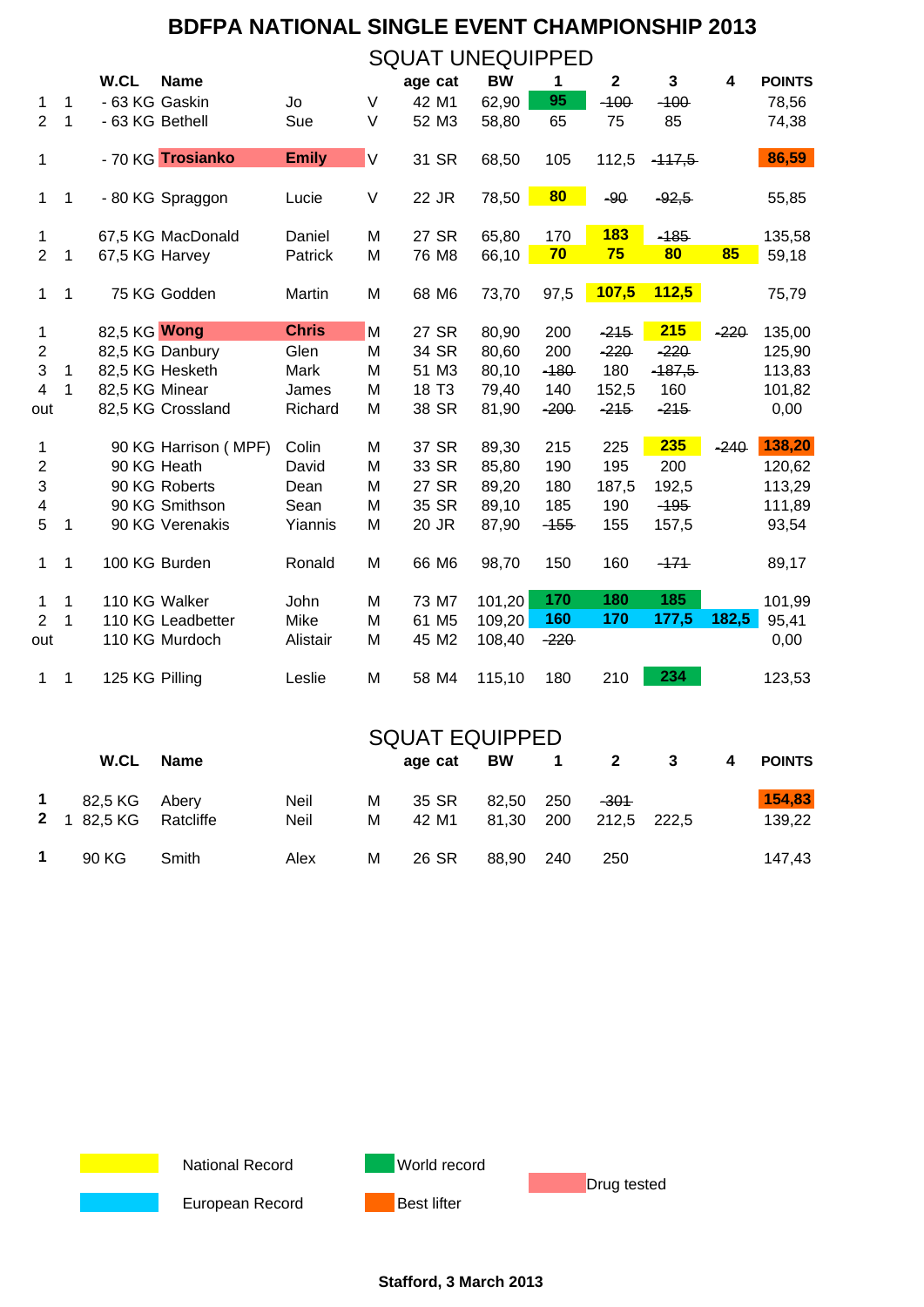|                         |              | W.CL                   | <b>Name</b>                     |                  |         | age cat  |                                  | BW               | 1          | $\boldsymbol{2}$ | 3                    | 4           | <b>POINTS</b>    |         |
|-------------------------|--------------|------------------------|---------------------------------|------------------|---------|----------|----------------------------------|------------------|------------|------------------|----------------------|-------------|------------------|---------|
| 1                       |              | 1 - 53 KG              | <b>Desmier</b>                  | <b>Sonia</b>     | $\sf V$ | 43       | M1                               | 51,60            | 50         | 55               | 60                   |             | 58,48            |         |
| 1                       |              | - 58,5 KG              | Jackson                         | Sarah            | V       | 37       | <b>SR</b>                        | 57,80            | 50         | $-55$            | $-55$                |             | 43,94            |         |
| 1                       |              | 1 - 63 KG              | Elding                          | Nicola           | V       | 44       | M1                               | 58,90            | 45         | 50               | $-60$                |             | 43,69            |         |
| 1                       |              | 1 - 70 KG              | <b>Bradley</b>                  | <b>Manon</b>     | $\sf V$ | 46       | M <sub>2</sub>                   | 69,40            | 72,5       | 78               | 80                   |             | 61,02            |         |
| 1                       |              | 1 60 KG                | Simmonds                        | Aaron            | M       | 23       | JR                               | 58,20            | 92,5       | 97,5             | 102,5                | 107,5       | 86,01            |         |
| 1                       |              | 1 67,5 KG              | <b>Garrity</b>                  | <b>Daniel</b>    | M       | 20       | <b>JR</b>                        | 66,50            | 110        | 115              | 120,5                | 122,5       | 88,28            |         |
| $\boldsymbol{2}$        |              | 2 67,5 KG              | Hale                            | <b>Brad</b>      | M       | 20       | <b>JR</b>                        | 62,00            | 92,5       | 97,5             | $-102,5$             |             | 76,67            |         |
| 3                       |              | 1 67,5 KG              | Harvey                          | Patrick          | M       | 76       | M <sub>8</sub>                   | 66,10            | 60         | 65               | 67,5                 | $-82,5$     | 49,94            |         |
| 1                       |              | <b>75 KG</b>           | Applegate                       | Michael          | M       | 27       | <b>SR</b>                        | 73,20            | $-125$     | 125              | 130                  |             | 88,06            |         |
| $\mathbf 2$             | 1            | 75 KG                  | Godden                          | Martin           | M       | 68       | M <sub>6</sub>                   | 73,70            | 70         |                  |                      |             | 47,16            |         |
| 1                       |              | 1 82,5 KG              | <b>Joseph</b>                   | <b>Mike</b>      | M       | 41       | M <sub>1</sub>                   | 77,30            | 175        | 180              | 182,5                |             | 118,48           |         |
| $\boldsymbol{2}$        |              | 82,5 KG                | Chepa                           | Danylo           | M       | 29       | <b>SR</b>                        | 81,90            | 160        | 170              | 182,5                |             | 113,59           |         |
| 3                       |              | 82,5 KG                | Tosh                            | Alex             | M       | 30       | <b>SR</b>                        | 81,80            | 145        | 155              | 165                  |             | 102,80           |         |
| 4                       |              | 1 82,5 KG              | O'Neill                         | David            | M       | 45       | M <sub>2</sub>                   | 82,10            | 145        | 152,5            | $-155$               |             | 94,76            |         |
| 5                       |              | 2 82,5 KG              | Tempest (MPF)                   | Phil             | M       | 41       | M1                               | 80,70            | 140        | 150              |                      |             | 94,35            |         |
| 6<br>7                  |              | 1 82,5 KG              | Edwards                         | Mark             | M       | 52       | M <sub>3</sub>                   | 80,00            | 130        | 137,5            | 140                  | $-145,5$    | 88,61            |         |
| 8                       |              | 1 82,5 KG              | Sinclair                        | Ash<br>David     | M       | 62<br>45 | M <sub>5</sub><br>M <sub>2</sub> | 81,10            | 120        | 130<br>117,5     | $-135$               |             | 81,48            |         |
| 9                       |              | 2 82,5 KG<br>2 82,5 KG | Loebell<br><b>Shields</b>       | <b>Brian</b>     | M<br>M  | 51       | M <sub>3</sub>                   | 80,80<br>81,50   | 110<br>115 | $-125$           | $-127,5$<br>$-125$   |             | 73,84<br>71,83   |         |
| 10                      |              | 1 82,5 KG              | <b>Bond</b>                     | Paul             | M       | 57       | M4                               | 77,70            | 105        | 110              | $-115$               |             | 71,14            |         |
| 11                      |              | 1 82,5 KG              | John                            | Aled             | M       | 19       | T <sub>3</sub>                   | 77,50            | 100        | 105              | $-110$               |             | 68,03            |         |
| 12                      |              | 1 82,5 KG              | Legg                            | Bill             | M       | 73       | M7                               | 78,70            | 80         | $-85$            | 87,5                 |             | 51,24            |         |
| 13                      |              | 2 82,5 KG              | West                            | Eric             | M       | 73       | M7                               | 81,00            | 80         | 87,5             | $-95$                |             | 54,89            |         |
| 14                      |              | 1 82,5 KG              | Elmore                          | Gren             | M       | 86       | M10                              | 76,50            | $-65$      | 65               | 70                   |             | 45,80            |         |
| 1                       |              | 1 90 KG                | Golding                         | Victor           | M       | 43       | M <sub>1</sub>                   | 87,00            | $-160$     | 160              | $-165$               |             | 95,65            |         |
| 2                       |              | 2 90 KG                | Maksymczuk                      | Jan              | M       | 40       | M <sub>1</sub>                   | 87,60            | 152,5      | 157,5            | <b>161</b>           |             | 95,23            |         |
| 3                       |              | 90 KG                  | Heath                           | David            | M       | 33       | <b>SR</b>                        | 85,80            | 140        | 147,5            | 152,5                |             | 91,97            |         |
| 4                       |              | 90 KG                  | Beech                           | Darren           | M       | 37       | <b>SR</b>                        | 89,90            | 135        | 140              | $-142,5$             |             | 82,00            |         |
| 5                       |              | 1 90 KG                | Kuttner                         | Andrew           | M       | 56       | M4                               | 88,80            | 105        | 115              | 120                  |             | 70,81            |         |
| 6                       |              | 90 KG                  | Smithson                        | Sean             | M       | 35       | <b>SR</b>                        | 89,10            | 120        | $-125$           | $-125$               |             | 70,67            |         |
| 7                       | $\mathbf 1$  | 90 KG                  | Verenakis                       | Yiannis          | M       | 20       | <b>JR</b>                        | 87,90            | 100        | $-112,5$         | $-112,5$             |             | 59,39            |         |
| 1                       |              | 100 KG                 | <b>Bansal</b>                   | <b>Harbans</b>   | M       | 35       | <b>SR</b>                        | 97,20            | 170        | 180              | 185                  |             | 103,84           |         |
| 2                       | $\mathbf{1}$ | 100 KG                 | Greville                        | Darren           | M       | 42       | M <sub>1</sub>                   | 99,70            | 145        | 155              | 157,5                |             | 87,38            |         |
| ${\bf 3}$               |              | 100 KG                 | Oldfield (MPF)                  | James            | M       | 30       | <b>SR</b>                        | 92,50            | 135        | 137,5            | 140                  |             | 80,65            |         |
| 4<br>5                  |              | 100 KG<br>1 100 KG     | <b>Biswell</b><br><b>Burden</b> | John<br>Ronald   | M<br>M  | 39<br>66 | <b>SR</b><br>M <sub>6</sub>      | 96,90<br>98,70   | 125<br>125 | 132,5<br>133,5   | 135<br>$-135$        |             | 75,90<br>73,84   |         |
| 6                       |              | 1 100 KG               | Traxon                          | <b>Steve</b>     | M       | 45       | M <sub>2</sub>                   | 99,90            | 107,5      | 115              | 117,5                |             | 65,13            |         |
| $\overline{\mathbf{7}}$ |              | 1 100 KG               | <b>Beattie</b>                  | Charles          | M       | 60       | M <sub>5</sub>                   | 95,40            | 102,5      | 105              | 107,5                |             | 60,91            |         |
|                         |              |                        |                                 |                  |         |          |                                  |                  |            |                  |                      |             |                  |         |
| 1<br>$\mathbf 2$        |              | 1 110 KG<br>1 110 KG   | Rigby<br>Murdoch                | Andy<br>Alistair | M<br>M  | 50<br>45 | M <sub>3</sub><br>M <sub>2</sub> | 106,60<br>108,40 | 205<br>205 | 215<br>215       | $-222,5$<br>$-222,5$ |             | 116,34<br>115,78 |         |
| 3                       |              | 2 110 KG               | Gaskin                          | Peter            | M       | 50       | M <sub>3</sub>                   | 108,50           | 150        | 155              | $-160$               |             | 83,45            |         |
| 4                       |              | 1 110 KG               | Flett                           | Martin           | M       | 57       | M4                               | 105,90           | 145        | 150              | $\pmb{0}$            |             | 81,33            |         |
| 5                       |              | 2 110 KG               | Mitchell                        | <b>Brian</b>     | M       | 57       | M4                               | 108,70           | $-110$     | 110              | $-115$               |             | 59,19            |         |
| 1                       |              | 125 KG                 | McDermott                       | Dominic          | М       | 29       | <b>SR</b>                        | 119,30           | $-175$     | 175              | $-185$               |             | 92,33            |         |
| $\boldsymbol{2}$        | $\mathbf{1}$ | 125 KG                 | Pilling                         | Leslie           | M       | 58       | M4                               | 115,10           | 110        | 120              | 130                  |             | 69,07            |         |
| 1                       |              | 1 145 KG               | Bernasconi                      | John             | M       | 50       | M <sub>3</sub>                   | 141,60           | 170        | 182,5            | 190                  | $-203$      | 95,30            |         |
| <b>OUT</b>              |              | 145 KG                 | Merricks                        | Paul             | M       | 37       | <b>SR</b>                        | 143,60           | $-205$     |                  |                      |             | 0,00             |         |
|                         |              |                        |                                 |                  |         | N.R      |                                  | E.R              |            | W.R              |                      | <b>Best</b> |                  | Drug T. |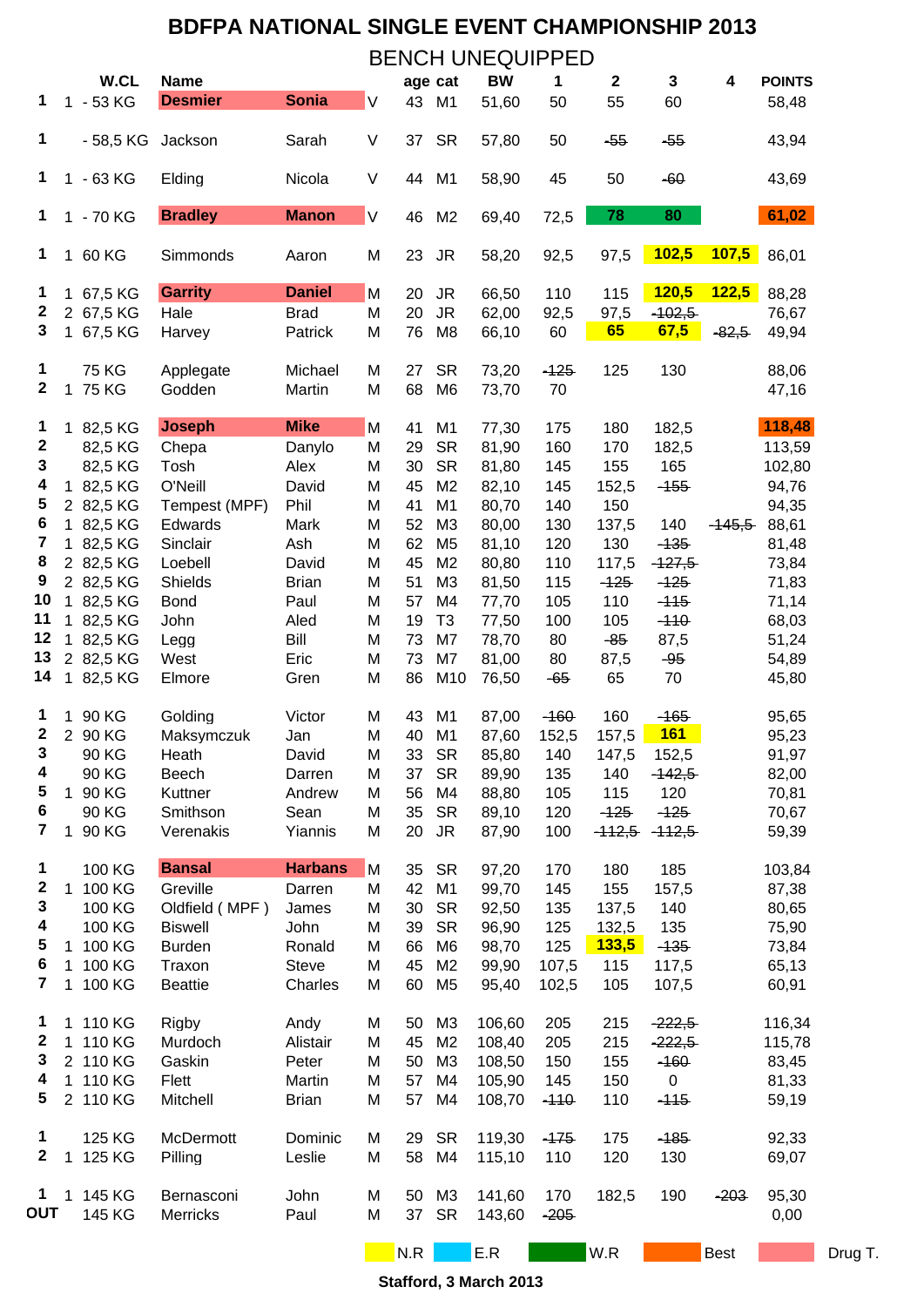|            | <b>BENCH EQUIPPED</b> |                    |               |               |   |         |    |        |                 |              |        |                 |               |
|------------|-----------------------|--------------------|---------------|---------------|---|---------|----|--------|-----------------|--------------|--------|-----------------|---------------|
|            | W.CL                  |                    | <b>Name</b>   |               |   | age cat |    | BW     | 1               | $\mathbf{2}$ | 3      | 4               | <b>POINTS</b> |
|            |                       |                    |               |               |   |         |    |        |                 |              |        |                 |               |
| 1          |                       | 82,5 KG            | Williams      | David         | м | 59      | M4 | 81,20  | <del>-155</del> | -155         | 160    | <del>-170</del> | 100,19        |
| <b>OUT</b> |                       | 82,5 KG            | Tempest (MPF) | Phil          | м | 41      | M1 | 80,70  | $-180$          | $-180$       | $-180$ |                 | 0,00          |
|            |                       | <b>OUT</b> 1 90 KG | Maksymczuk    | Jan           | м | 40      | M1 | 87,60  | <del>-175</del> | -175         | -175   |                 | 0,00          |
| 1          |                       | 1 110 KG           | <b>Flett</b>  | <b>Martin</b> | M | 57      | M4 | 105,90 | 170             | 180          | 185    | 190             | 100,31        |
|            |                       | 125 KG             | Olsen         | Rov           | м | 72      | M7 | 119.70 | 160             | 165          |        |                 | 87,00         |



**Stafford, 3 March 2013**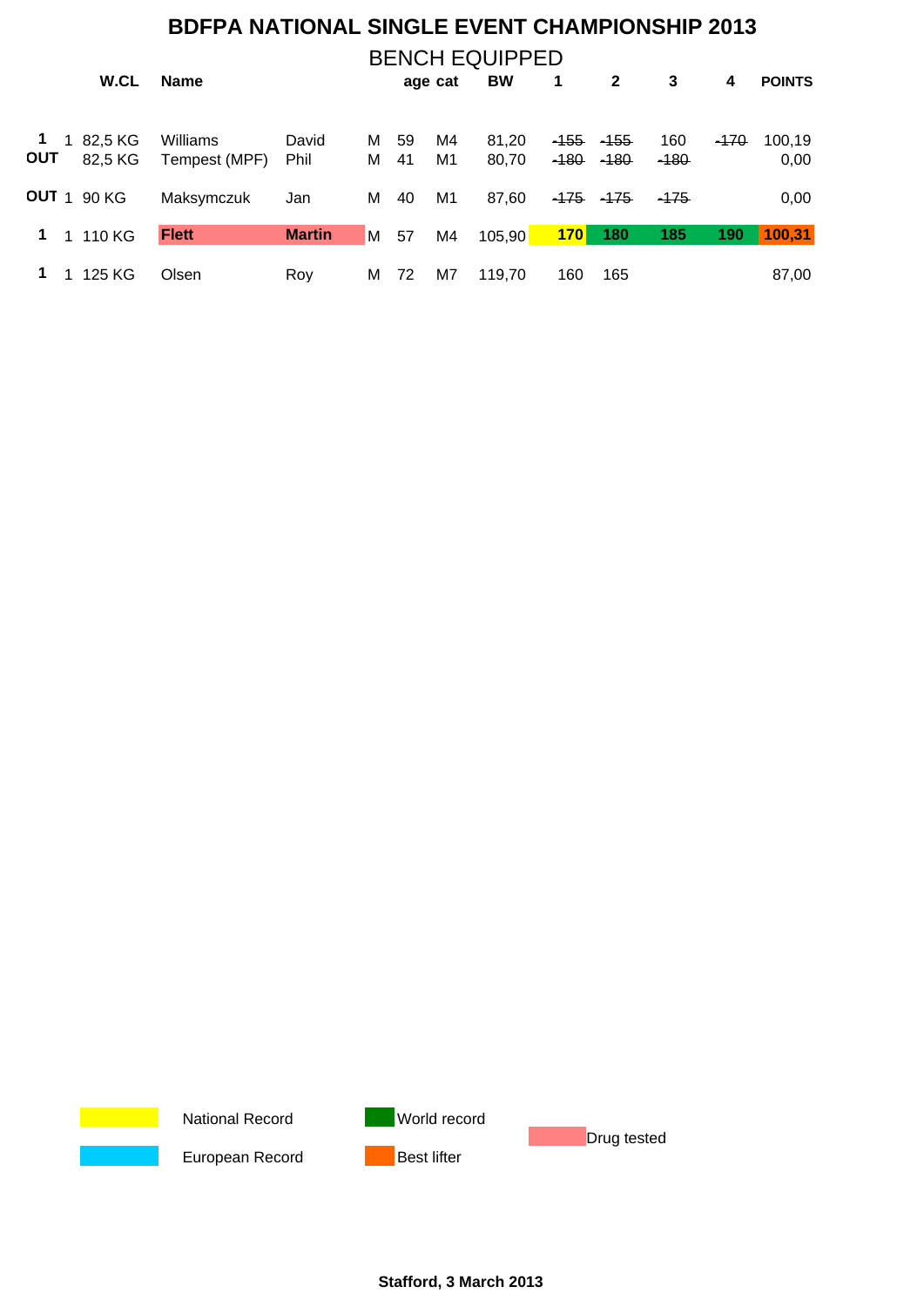|                         |              |                        |                  |                  |        | <b>BDFPA NATIONAL SINGLE EVENT CHAMPIONSHIP 2013</b> |                 |                |            |              |                   |          |                  |  |
|-------------------------|--------------|------------------------|------------------|------------------|--------|------------------------------------------------------|-----------------|----------------|------------|--------------|-------------------|----------|------------------|--|
|                         |              |                        |                  |                  |        | <b>DEADLIFT UNEQUIPPED</b>                           |                 |                |            |              |                   |          |                  |  |
|                         |              | W.CL                   | <b>Name</b>      |                  |        |                                                      | age cat         | <b>BW</b>      | 1          | $\mathbf 2$  | $\mathbf{3}$      | 4        | <b>POINTS</b>    |  |
| 1                       |              | $-58,5$ KG             | Jackson          | Sarah            | V      | 37                                                   | <b>SR</b>       | 57,80          | 100        | 110          | $-112,5$          |          | 97,64            |  |
| 1                       |              | 1 - 63 KG              | <b>Bethell</b>   | Sue              | V      | 52                                                   | M <sub>3</sub>  | 58,80          | 125        | <b>135</b>   | <b>145</b>        |          | 126,88           |  |
| $\boldsymbol{2}$        |              | 1 - 63 KG              | Gaskin           | Jo               | $\vee$ | 42                                                   | M <sub>1</sub>  | 62,90          | 125        | $-135$       | $-137,5$          |          | 103,36           |  |
| 3                       |              | 2 - 63 KG              | Elding           | Nicola           | $\vee$ | 44                                                   | M <sub>1</sub>  | 58,90          | 95         | 95           | 105               |          | 91,75            |  |
|                         |              | 1 - 80 KG              | Spraggon         | Lucie            | V      | 22                                                   | JR              | 78,50          | <b>110</b> | <b>115</b>   | 120               | 122,5    | 83,77            |  |
| 1                       |              | 1 60 KG                | Caithness        | James            | M      | 22                                                   | JR              | 58,70          | <b>135</b> | <b>150</b>   | <b>160</b>        |          | $-162,5$ 133,06  |  |
| 1                       |              | 1 75 KG                | Jones            | Josh             | M      | 20                                                   | JR              | 73,50          | 180        | 200          | 210               |          | 141,79           |  |
| $\boldsymbol{2}$        |              | 1 75 KG                | King             | William          | M      | 62                                                   | M <sub>5</sub>  | 74,60          | 155        | <b>160</b>   | $-162,5$          |          | 106,77           |  |
| 3                       |              | 1 75 KG                | Godden           | Martin           | M      | 68                                                   | M <sub>6</sub>  | 73,70          | 137,5      | 142,5        | $-152,5$          |          | 96,00            |  |
| 1                       |              | 1 82,5 KG              | Buchanan         | Charels          | M      | 56                                                   | M4              | 81,60          | 250        | 275          | 291               |          | 180,99           |  |
| $\mathbf 2$             |              | 82,5 KG                | Tosh             | Alex             | M      | 30                                                   | <b>SR</b>       | 81,80          | 230        | 245          | $-260$            |          | 152,64           |  |
| 3                       |              | 82,5 KG                | Solano           | Wilberth         | M      | 26                                                   | <b>SR</b>       | 82,10          | 215        | 227,5        | $-245$            |          | 141,37           |  |
| 4                       |              | 1 82,5 KG              | Shields          | <b>Brian</b>     | M      | 51                                                   | M <sub>3</sub>  | 81,50          | 210        | 222,5        | $-230$            |          | 138,97           |  |
| 5                       |              | 1 82,5 KG              | Loebell          | David            | M      | 45                                                   | M <sub>2</sub>  | 80,80          | 200        | 210          | <b>218</b>        |          | 136,68           |  |
| 6                       |              | 1 82,5 KG              | Minear           | James            | M      | 18                                                   | T <sub>3</sub>  | 79,40          | 170        | 190          | 205               | $-225,5$ | 130,46           |  |
| $\overline{\mathbf{7}}$ |              | 1 82,5 KG              | Smith            | <b>Bradley</b>   | M      | 17                                                   | T <sub>2</sub>  | 79,70          | 130        | 150          | 160               |          | 101,55           |  |
| 8                       |              | 1 82,5 KG              | West             | Eric             | M      | 73                                                   | M7              | 81,00          | 130        | 137,5        | $-142,5$          |          | 86,25            |  |
| 9<br>10                 |              | 2 82,5 KG<br>1 82,5 KG | Davies           | Mike             | M      | 74<br>86                                             | M7              | 80,80          | 82,5       | 122,5        |                   |          | 76,98            |  |
|                         |              |                        | Elmore           | Gren             | M      |                                                      |                 | M10 76,50      | 100        |              |                   |          | 65,43            |  |
| 1                       |              | 90 KG                  | Harrison (MPF)   | Colin            | M      | 37                                                   | <b>SR</b>       | 89,30          | 260        | 275          | $-291,5$          |          | 161,73           |  |
| $\mathbf 2$             |              | 90 KG                  | Heath            | David            | M      | 33                                                   | <b>SR</b>       | 85,80          | 225        | 235          | 240               |          | 144,74           |  |
| 3                       |              | 1 90 KG                | <b>Norris</b>    | <b>Richard</b>   | M      | 22                                                   | JR              | 85,90          | 205        | 225          | 235               |          | 141,63           |  |
| 4<br>5                  |              | 90 KG                  | <b>Roberts</b>   | Dean             | M      | 27                                                   | <b>SR</b>       | 89,20          | 225        | 235          | 237,5             |          | 139,77           |  |
|                         |              | 90 KG                  | Smithson         | Sean             | M      | 35                                                   | <b>SR</b>       | 89,10          | 215        | 230          | 235               |          | 138,39           |  |
| 6<br>7                  |              | 2 90 KG<br>90 KG       | May<br>Kabir     | Nicolas<br>Attif | M<br>M | 22<br>29                                             | JR<br><b>SR</b> | 88,30<br>88,70 | 210<br>195 | 220<br>207,5 | 227,5<br>$-212,5$ |          | 134,73<br>122,53 |  |
| 1                       |              | 100 KG                 | Condon           | Andrew           | M      | 34                                                   | <b>SR</b>       | 94,80          | 250        | $-272,5$     | $-272,5$          |          | 142,13           |  |
| $\boldsymbol{2}$        |              | 1 100 KG               | Greville         | Darren           | M      | 42                                                   | M <sub>1</sub>  | 99,70          | 215        | 235          | $-242,5$          |          | 130,38           |  |
| 3                       | $\mathbf{1}$ | 100 KG                 | <b>Burden</b>    | Ronald           | M      | 66                                                   | M <sub>6</sub>  | 98,70          | 200        | 220          | $-231$            |          | 122,61           |  |
| 4                       |              | 1 100 KG               | Traxon           | Steve            | M      | 45                                                   | M <sub>2</sub>  | 99,90          | 202,5      | 212,5        | $-217,5$          |          | 117,79           |  |
| 5                       |              | 2 100 KG               | Fletcher         | Dean             | M      | 44                                                   | M <sub>1</sub>  | 98,10          | 200        | 210          | $-225$            |          | 117,37           |  |
| 6                       |              | 1 100 KG               | <b>Beattie</b>   | Charles          | M      | 60                                                   | M <sub>5</sub>  | 95,40          | 170        | 190          | 200               |          | 113,32           |  |
| 1                       |              | 1 110 KG               | Murdoch          | Alistair         | M      | 45                                                   | M <sub>2</sub>  | 108,40         | 260        | 280          | $-290$            |          | 150,78           |  |
| $\boldsymbol{2}$        |              | 1 110 KG               | Lambert          | Steven           | M      | 52                                                   | M <sub>3</sub>  | 104,90         | 230        | 240          | 250               |          | 135,98           |  |
| 3                       |              | 110 KG                 | <b>Broadhead</b> | Jonathan         | M      | 24                                                   | <b>SR</b>       | 109,80         | 220        | 235          | 250               |          | 134,18           |  |
| 4                       |              | 1 110 KG               | Leadbetter       | Mike             | M      | 61                                                   | M <sub>5</sub>  | 109,20         | 222,5      | 232,5        | 240               | 247,5    | 129,00           |  |
| 5                       |              | 1 110 KG               | Walker           | John             | M      | 73                                                   | M7              | 101,20         | 211        | 225          | 230               |          | 126,80           |  |
| 6                       | $\mathbf 1$  | 110 KG                 | <b>Flett</b>     | <b>Martin</b>    | M      | 57                                                   | M4              | 105,90         | 150        |              |                   |          | 81,33            |  |
| 1                       |              | 1 125 KG               | Pilling          | Leslie           | M      | 58                                                   | M4              | 115,10         | 200        | 220          | 240               |          | 127,51           |  |
| $\mathbf 2$             |              | 125 KG                 | Thurgood         | <b>Stuart</b>    | M      | 36                                                   | <b>SR</b>       | 116,00         | 220        | $-230$       |                   |          | 116,71           |  |



National Record **World record** 

**Drug tested** 

European Record **Best lifter**